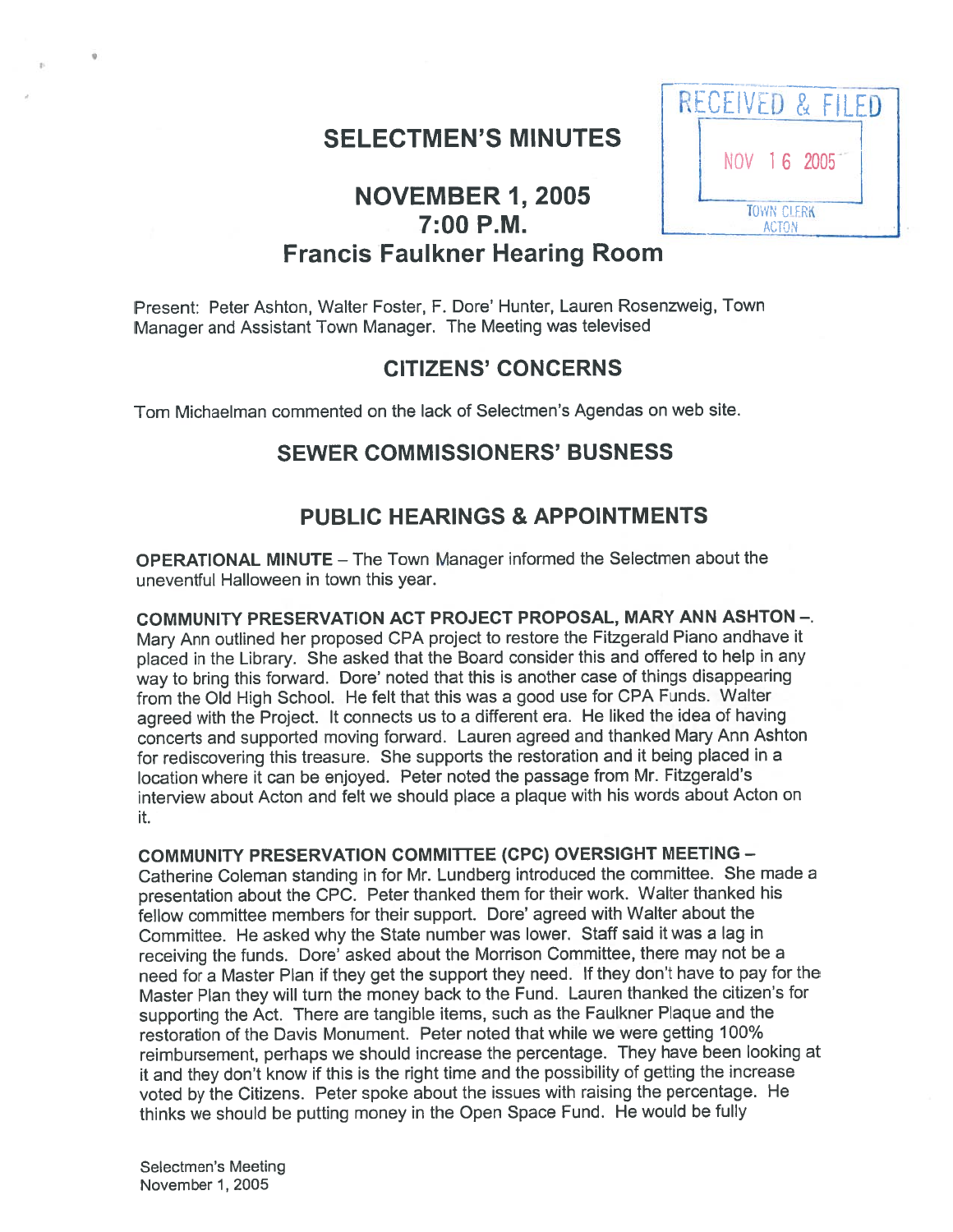interested in exploring the increase. Peter asked about other communities that have adopted this and what percentage they were at now. Andy McGee spoke about questions with regard to funding Open Space and acquire lands in the future, They currently have \$500,000 in that fund, and that we may not be able to afford <sup>a</sup> land purchase without consideration of <sup>a</sup> percentage increase.

CONSERVATION COMMISSION INTERVIEW, LINDA SERAFINI — The Board reviewed her background and thanked her for her interest. She is interested personally. Lauren asked if she used the conservation lands. She walks and bike rides in the Conservation lands through out town. Walter thanked her for offering her time, and asked about whether she had attended any Cons Corn meetings. She has and the Board felt that her legal background with regulatory issues. DORE' HUNTER - Moved to appoint Ms. Serafini as an Associate Member for one year term. WALTER FOSTER second. UNANIMOUS VOTE

COMCAST PERFORMANCE REVIEW (Continued) - Peter gave an outline on some of the outstanding issues from the last meeting. Rob Travers agreed that they owe <sup>a</sup> summary repor<sup>t</sup> for 2004 but will not be able to provide because the data was lost. Walter asked about the reports and would like to review the telephone logs he did not think the data on customer service was accurate. He asked about the reports and asked where they were in handling the customer Service calls. Rob noted that they have had <sup>a</sup> slower response at times but most were handled in under <sup>a</sup> minute. Walter noted the largest complaint was being sold items they did not use. Rob said that in 2003 they had <sup>a</sup> contractor was not following their instructions. They provide scripts to inform the customers of all the items. They don't have that contractor any more and have rewritten their plans. Lauren asked if they had <sup>a</sup> done any market research. Peter asked again about the 2004 access report. Peter discussed the lack of timesheets that under the contract are required. Peter said it was hard to determine the use of the Access Coord without those reports and hard to determine if they have lived up to the terms of the contract. He cannot make comparison of the last three years. Rob said he will talk off line about the issue. Rob said they are above the contact on programming. Peter urged them to submit the reports to the Cable Committee. Rob feels they are in compliance with all categories. Peter asked about the procedures pu<sup>t</sup> in place to correct this. They have implementing <sup>a</sup> tickler file for reports due, and will remind them of dates they need address. He says many reports are sent automatically. Peter asked about the potential rate increase. They file with the Telecommunication Commission. They can comment during that time and this is done at the State level. Walter asked about the time sheets and why they would say we can't give you the time sheets. If you were not going to give them to us, why would you pu<sup>t</sup> them in the contract? He was concerned about the lack of reports and the loss of reports. Peter noted that there is no question they are in violation and noted Section 12 liquated damages is very difficult to file. He still would like to ge<sup>t</sup> information for 2004 and asked him to work with the Cable Committee. Fritz Reip will work through Peter's numbers. Terra spoke about the lack of trust and wanted to see if <sup>a</sup> refund could be issued to those who were pressured during the time of the high pressure tactics.

WASTEWATER CITIZENS' ADVISORY COMMITTEE — Lauren gave an overview of the activities of the Advisory Committee. They have completed Phase I and will be holding <sup>a</sup> public meeting on December 8 at the Senior Center. These Phases will go forward to the Spring Town Meeting.

Selectmen's Meeting November 1, 2005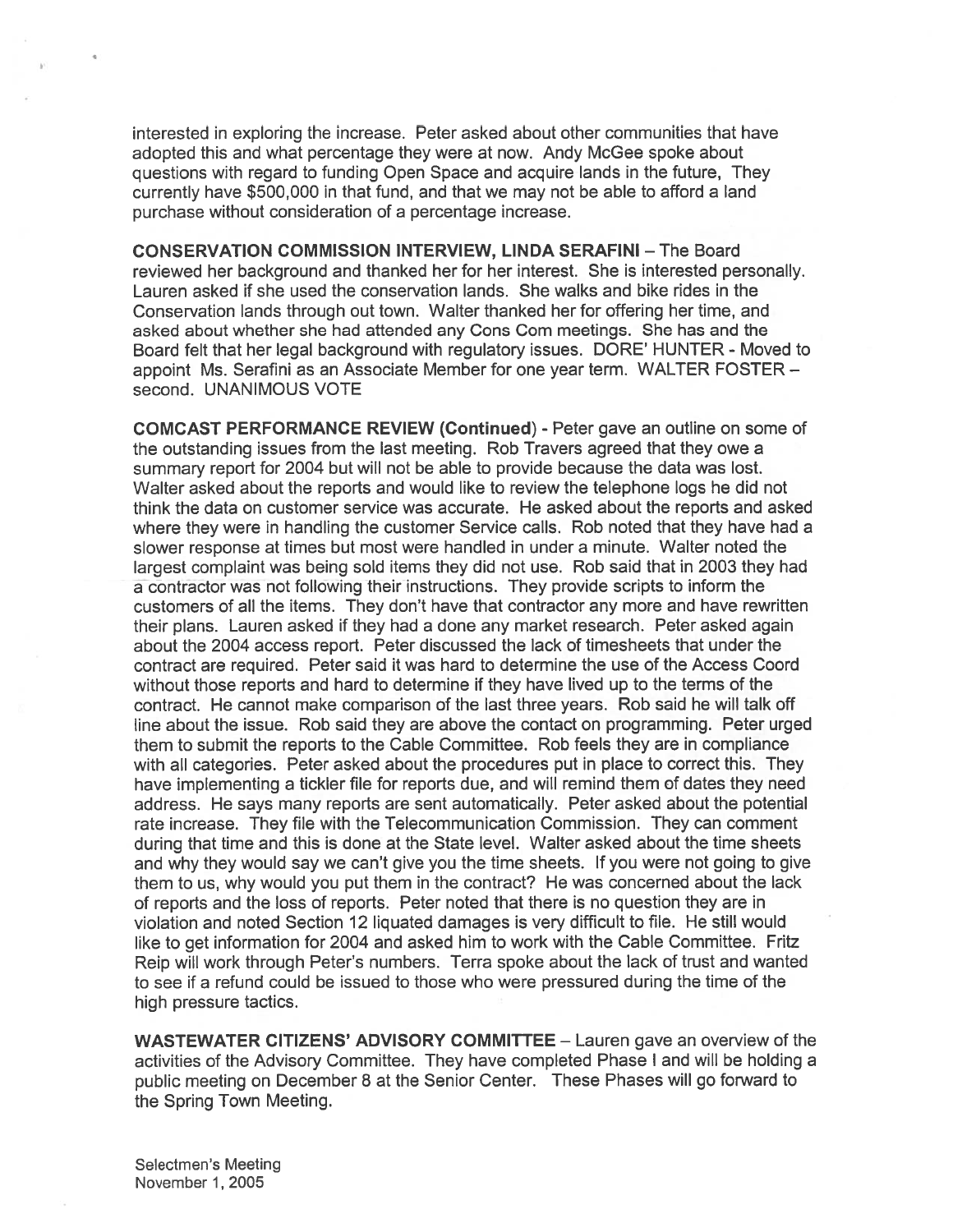SITE PLAN SPECIAL PERMIT #8/26/05-404, 403-411 MASSACHUSETTS AyE, SF PROPERTIES, INC. - The developer outlined the changes to the Plan. They have moved the building to front on No Name Street. They have reduced the curb cut and have located the drive thru to the back. It was noted that the existing trees will be left in <sup>p</sup>lace along No Name. Lauren thanked them for their compromise. Dore' asked if the Building will be on slab, it will be on Slab. He also asked for clarification on the <sup>p</sup>lans, it was noted they were pedestrian crossings. Walter thanked them for the Quill and Press connection. Peter said it was an improvement, and asked about the number of parking spaces. They said that the parking spaces from <sup>p</sup>lan to <sup>p</sup>lan have not changed. Terra Friedrichs asked about the drive in line. Ms. Attlemen <sup>a</sup> tenant spoke about the fact that tenants have not been notified of this <sup>p</sup>lan. DORE' HUNTER Moved to continue the hearing to 8:30 November 14<sup>th</sup> WALTER FOSTER - second. UNANIMOUS VOTE

HERITAGE LANDSCAPE INVENTORY PROGRAM — Anne Forbes spoke about this program. This is <sup>a</sup> very new program. It is entirely State funded, there are no costs to the Town. This will help communities <sup>p</sup>lan for their future. Anne thinks that Acton will be eligible for <sup>a</sup> more extensive review. The application is easy and they will need letters of suppor<sup>t</sup> from relative boards. <sup>A</sup> Program Coordinator will need to be appointed. Lauren asked about volunteers to be <sup>a</sup> project coordinator. Anne said that coordinators range from Selectmen, Conservation Commission and Planning Board representatives to <sup>a</sup> citizen volunteer. Mary Ann Ashton has volunteered to be the Project Coordinator. Walter feels we should take advantage of this grea<sup>t</sup> program. Dore' and Peter think this is <sup>a</sup> grea<sup>t</sup> idea. Peter asked about the letter of suppor<sup>t</sup> from the Project Coordinator with him preparing the letter as Selectman. The application needs to be pulled together and be only 3 pages. They have until the 23<sup>rd</sup> of November to file the application and Anne offered to help draft the suppor<sup>t</sup> letter. Ann Chang spoke about the possible restrictions that might be assigned to the accepted landscape inventory lands. Anne Forbes said that it is more an identification tool and does not place any restrictions on the land.

SEWER BETTERMENT ABATEMENT HEARING, AMIT BAHN, 16 SILVER HILL ROAD - Mr. Bahn was not presen<sup>t</sup> and did not call to cancel. He will be <sup>g</sup>iven an opportunity to attend the  $14<sup>th</sup>$  meeting.

## SELECTMEN'S BUSINESS

COMMUNITY PRESERVATION ACT PROJECT PROPOSALS — Don reported on the projects. The Bruce Freeman Rail Trail has suggested that the Board consider \$125,000 appropriation which will bring total funding to \$200,000. The time is now to lobby the legislature to pass these bills.

Potato Cave Restoration, Universal Access Entry ways at the Arboretum, <sup>a</sup> holding article for additional costs on the Slate Roof, and the CPC 5% of revenue for administration. Extra Info item that has come to us after <sup>a</sup> staff meeting, this is <sup>a</sup> project for improvements on the School Street Baseball Playing fields, and the proposa<sup>l</sup> for the Fitzgerald Piano Restoration. Mike Coppolino spoke about the needs for additional fields. They have had <sup>a</sup> 9% increase in activity. Veteran's Field is <sup>a</sup> very popular field. They need <sup>a</sup> large diamond to accommodate the older <sup>p</sup>layers, as Jones Field is the only one in Acton. Walter asked if it could be built in stages. They have portable fencing which would be used to control foul balls. Privately raised funds for Youth Base Ball should be funded when you go to Town Meeting. He further asked about the lighting of the field. They don't have <sup>a</sup> problem with not lighting the fields. Lauren was interested

Selectmen's Meeting November 1, 2005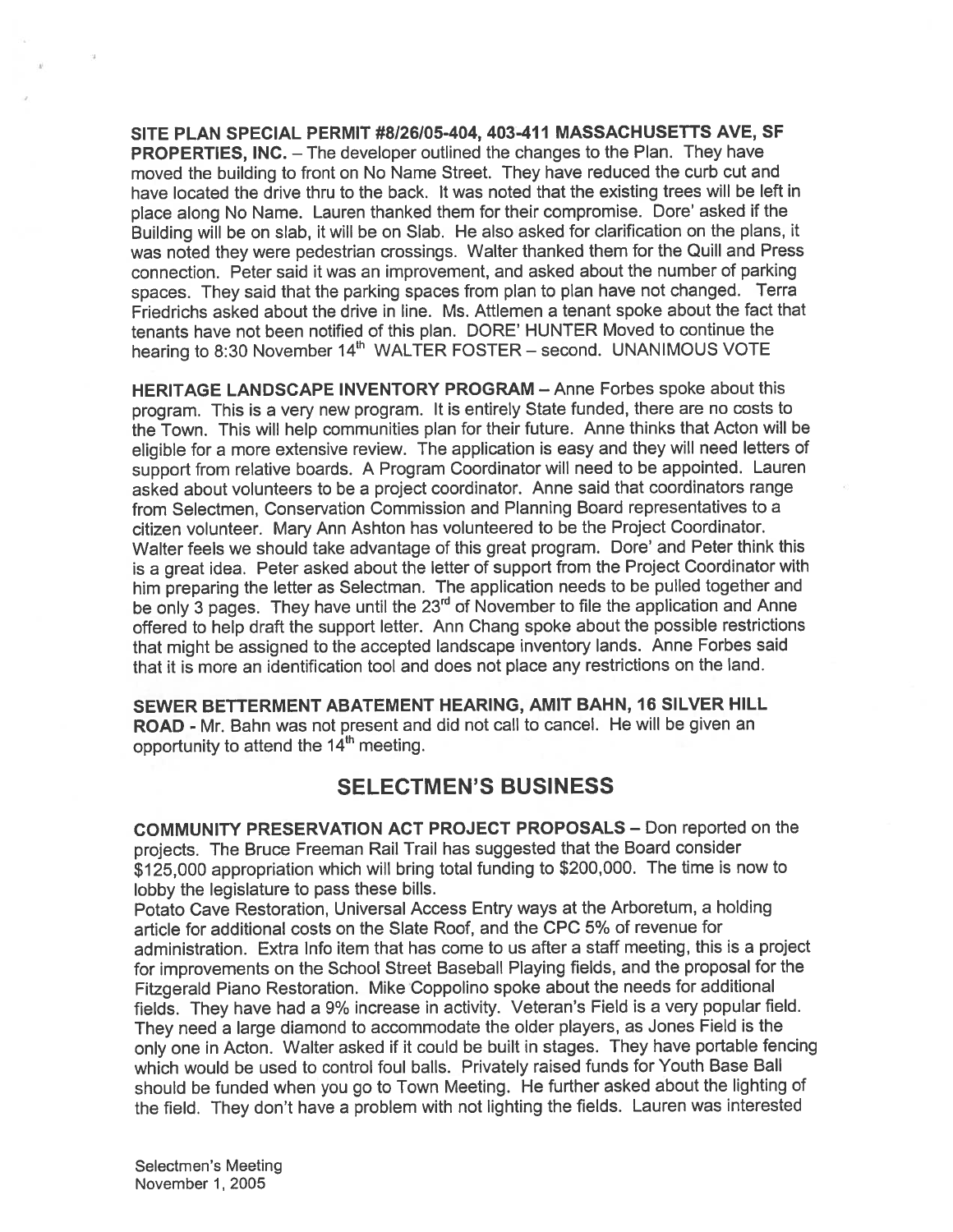in phasing in their requests for fields and Conservation projects. Dore' felt an incremental approach would be favorable, it would show we are using it and putting funds into it. Peter suggested to go forward but to scale back the fencing costs and to continue their work on private fund raising. PETER ASHTON — Moved to endorse these items LAUREN ROSENZWEIG — second. UNANIMOUS VOTE

NUISANCE DOG COMPLAINT, 62 MAPLE STREET - Peter spoke about the ongoing problem with the dogs at this location. The Police Chief has asked that we have them in for <sup>a</sup> hearing. The Town Manager was asked to develop <sup>a</sup> primer for those Board Members who may not be aware of the regulations. Walter asked about any civil law suits, and asked that <sup>a</sup> notice to the residents of the neighborhood of the time and date of the hearing when it is scheduled.

SPECIAL USE PERMIT #06114105-403, 525 MAIN STREET, CBC PERSONAL TRAINING ACADEMY — The Board reviewed the two drafts with regard the installation of side walks. Peter wanted the second Draft, Walter and Dore' agreed. DORE' HUNTER -Moved to approve Draft II. WALTER FOSTER — second. UNANIMOUS VOTE. Dore' noted that he was concerned about the Postal vehicles mounting the berm and onto the sidewalks on Main Street. Dore' asked that the Town Manager discuss this with the Police Chief for resolution.

BOY SCOUT COURT OF HONOR, MARK ROBERT TRAVERS — Dore' will attend.

HOME RULE PETITION, SENIOR TAX RELIEF —Peter reported on his visit to the State House to suppor<sup>t</sup> the Senior Tax Relief. They were not interested in hearing our local ideas. He argued that our Home Rule Petition is more comprehensive.

#### OTHER BUSINESS

Lauren reported that the EDC be allowed to review site plan, somewhat similar to how TAC is allowed to review.

Lauren reported on meetings she has attended. The Commuter Taskforce Committee will be bringing forward <sup>a</sup> program for car pooling. Outdoor Lighting Advisory Committee (OLAC) will be sponsoring <sup>a</sup> "Star Party" at NARA.

Dore' reported on his attendance at <sup>a</sup> MBTA meeting.

Walter spoke about the Morrison walk thru as well as the Public hearing and upcoming meeting of the Morrison Farm Committee.

Brookside Mall need for traffic light installation needs attention.

Design Guidelines Committee was discussed.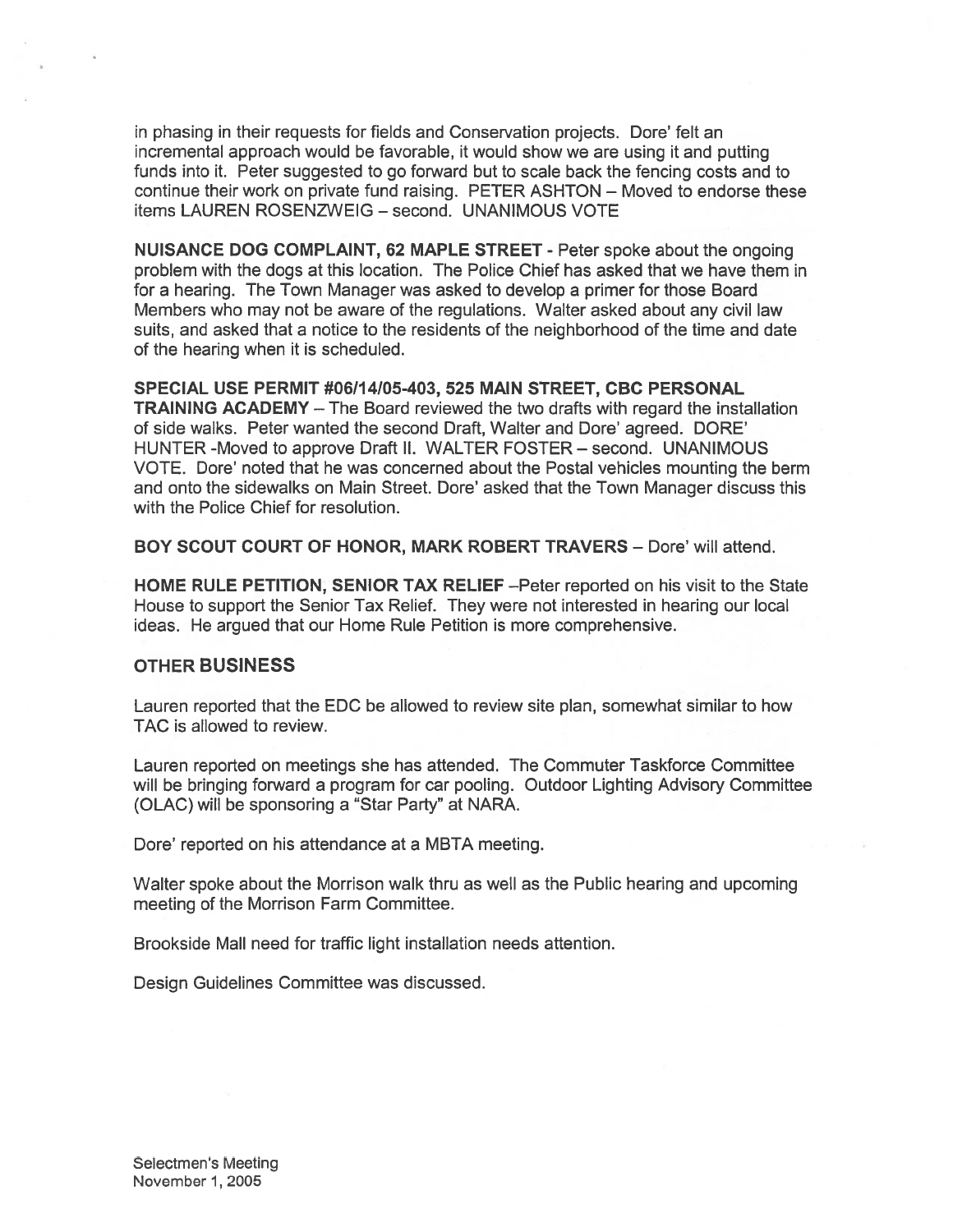## CONSENT AGENDA

DO RE' HUNTER — Moved to accep<sup>t</sup> the Consent Agenda with the exception of #16 The Perry's Sewer Abatement. Peter rescued himself for this vote. WALTER FOSTER second. 3-1 Approved.

## TOWN MANAGER'S REPORT

No report

EXECUTIVE SESSION None required Clérk, Board Seléo **N** něn Christine Joyce, Clerk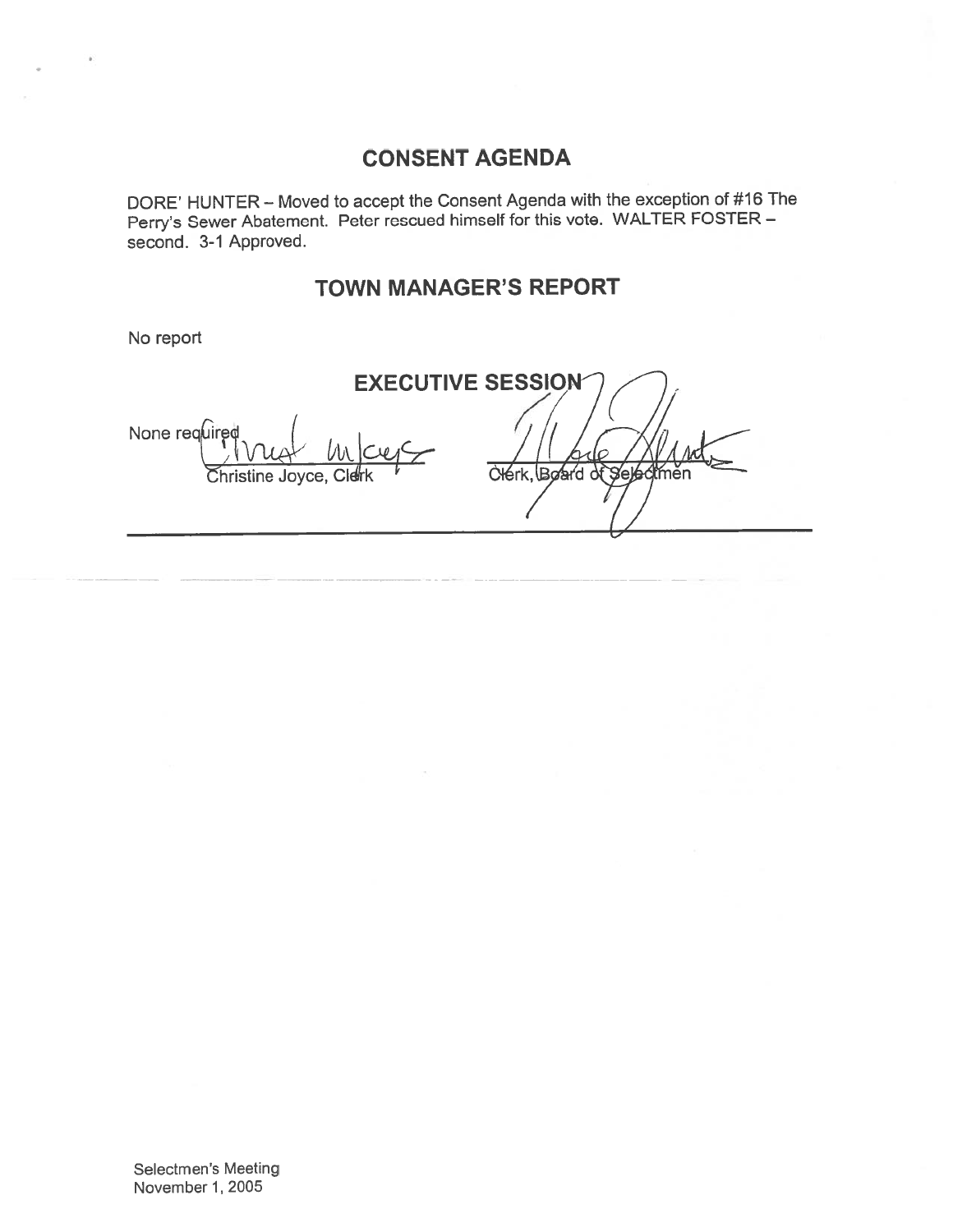## BOARD OF SELECTMEN AGENDA

## NOVEMBER 1,2005

## 7:00 P.M.

- I CITIZENS' CONCERNS
- II SEWER COMMISSIONERS' BUSNESS
- III PUBLIC HEARINGS & APPOINTMENTS
- 1. 7:01 OPERATIONAL MINUTE The Town Manager will give the Board <sup>a</sup> brief update on various topics.
- 2. 7:03 COMMUNITY PRESERVATION ACT PROJECT PROPOSAL, MARY ANN ASHTON — Mrs. Ashton will be in to address the Board in the subject regard.
- 3. 7:10 COMMUNITY PRESERVATION COMMITTEE (CPC) OVERSIGHT MEETING Members of the CPC will be in for their annual oversight meeting with the Board.
- 4. 7:35 CONSERVATION COMMISSION INTERVIEW, LINDA SERAFINI Enclosed <sup>p</sup>lease find Ms. Serafini's Volunteer Application and comments from the Volunteer Coordinating Committee, for Board consideration.
- 5. 7:45 COMCAST PERFORMANCE REVIEW (Continued) Enclosed please find materials in the subject regard, for Board consideration.
- 6. 8:15 WASTEWATER CITIZENS' ADVISORY COMMITTEE Enclosed please find materials in the subject regard, for Board consideration.
- 7. 8:45 SITE PLAN SPECIAL PERMIT #8126/05-404, 403-411 MASSACHUSETTS AyE, SF PROPERTIES, INC. — Enclosed <sup>p</sup>lease find materials in the subject regard, for Board consideration.
- 8. 9:05 HERITAGE LANDSCAPE INVENTORY PROGRAM Enclosed please find materials in the subject regard, for Board consideration.
- 9. 9:20 SEWER BETTERMENT ABATEMENT HEARING, AMIT BAHN, 16 SILVER Hill ROAD — Enclosed <sup>p</sup>lease find materials in the subject regard, for Board consideration.

## IV SELECTMEN'S BUSINESS

- 10. COMMUNITY PRESERVATION ACT PROJECT PROPOSALS Enclosed please find proposals for Capital, Selectmen-sponsored Community Preservation Act Projects for 2006, for Board consideration.
- 11. NUISANCE DOG COMPLAINT, 62 MAPLE STREET Enclosed please find materials in the subject regard, for Board consideration.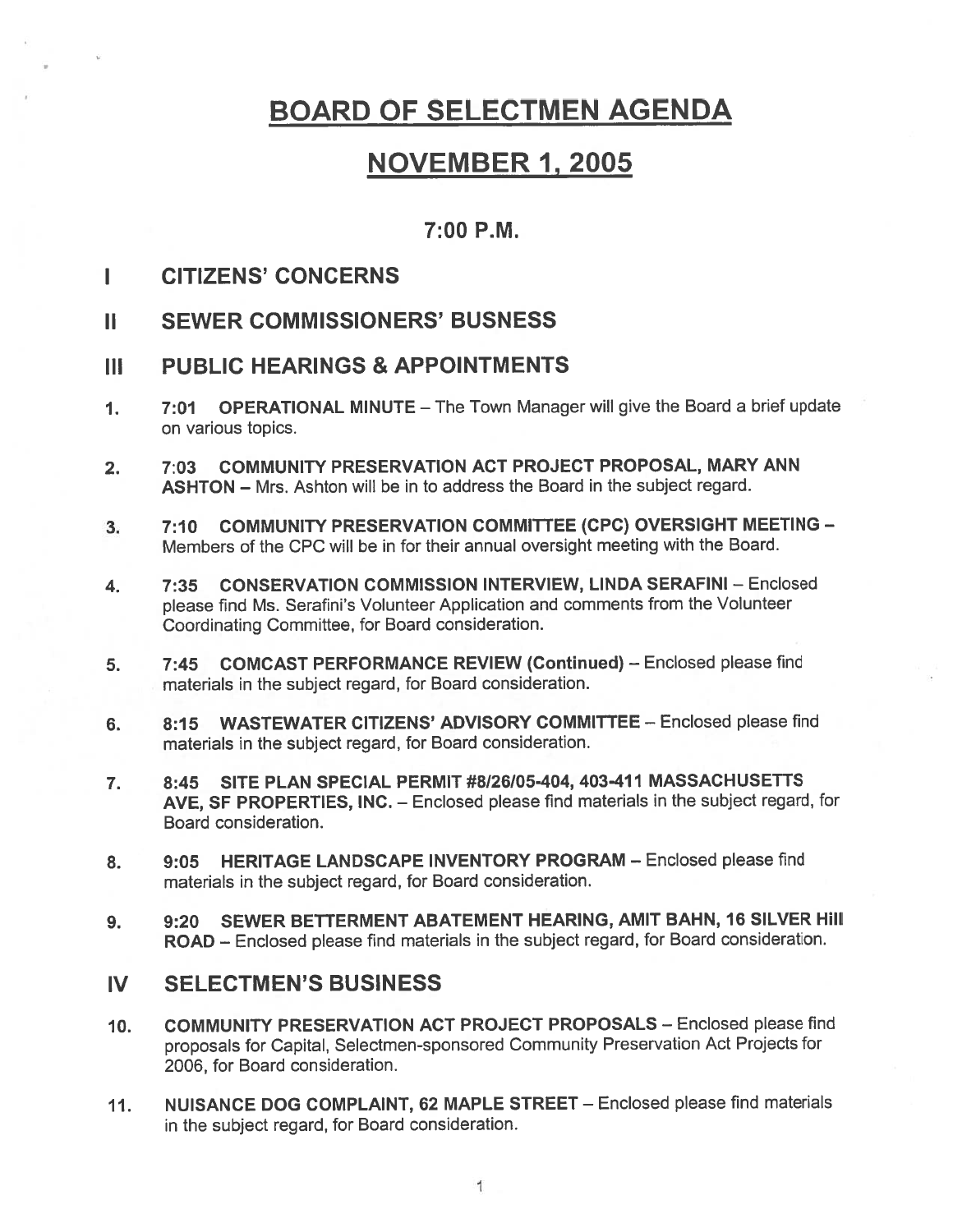- 12. SPECIAL USE PERMIT #06114105-403, 525 MAIN STREET, CBC PERSONAL TRAINING ACADEMY — Enclosed please find two draft decisions prepared by the Building Commissioner, for Board consideration.
- 13. BOY SCOUT COURT OF HONOR, MARK ROBERT TRAVERS —Enclosed please find materials in the subject regard, for Board assignment.
- 14. HOME RULE PETITION, SENIOR TAX RELIEF Chairman Ashton will repor<sup>t</sup> to the Board concerning his testimony in the subject regard.
- 15. OTHER BUSINESS

## VI CONSENT AGENDA

- 16. MICHAEL AND ELIZABETH PERRY, 6 ASSABET CROSSING— Enclosed please find materials requesting <sup>a</sup> withdrawal of the Perry's Sewer Betterment Abatement Request without prejudice, for Board consideration. SPECIAL USE PERMIT #06/14/05-403, 525 MAIN STREET, CBC<br>
TRAINING ACADEMY – Enclosed please find two draft decisions p<br>
Building Commissioner, for Board consideration.<br>
BOY SCOUT COURT OF HONOR, MARK ROBERT TRAVERS – <br>
mate
- 17. AFFORDABLE HOUSING PLAN FOR THE TOWN OF ACTON Enclosed please find <sup>a</sup> Revised Plan with explanatory correspondence, for Board consideration.
- 18. PARADE PERMIT, ACTON HISTORICAL SOCIETY AND IRON WORKS FARM Enclosed <sup>p</sup>lease find <sup>a</sup> reques<sup>t</sup> and comments from staff regarding their Parade Permit
- 19. MASSACHUSTEES WATER POLLUTION ABATEMENT TRUST (MWPAT), REFINACING REQUEST — Enclosed <sup>p</sup>lease find materials in the subject regard, for Board consideration.
- 20. COMMITTEE APPPOINTMENT, ENVIRONMENTAL STANDARDS FOR FILL MATERIAL COMMITTEE, MARY BASSETT-STANFORD — Enclosed please find materials in the subject regard, for Board consideration.
- 21. ACCEPT GIFT Enclosed <sup>p</sup>lease find <sup>a</sup> reques<sup>t</sup> from the Natural Resources Dept. for Board acceptance of <sup>a</sup> <sup>g</sup>ift of \$250.00 From Eastern Mountain Sports, for trail maintenance on Conservation Land, for Board consideration.

## VII TOWN MANAGER'S REPORT

22.

## VIII EXECUTIVE SESSION

### ADDITIONAL INFORMATION

Enclosed <sup>p</sup>lease find additional correspondence that is strictly informational and requires no Board action.

## FUTURE AGENDAS

To facilitate scheduling for interested parties, the following items are scheduled for discussion on future agendas. This IS NOT <sup>a</sup> complete Agenda.

| November 14 & 28 | _____<br>January 23 & 30 |  |
|------------------|--------------------------|--|
| ----<br>______   |                          |  |